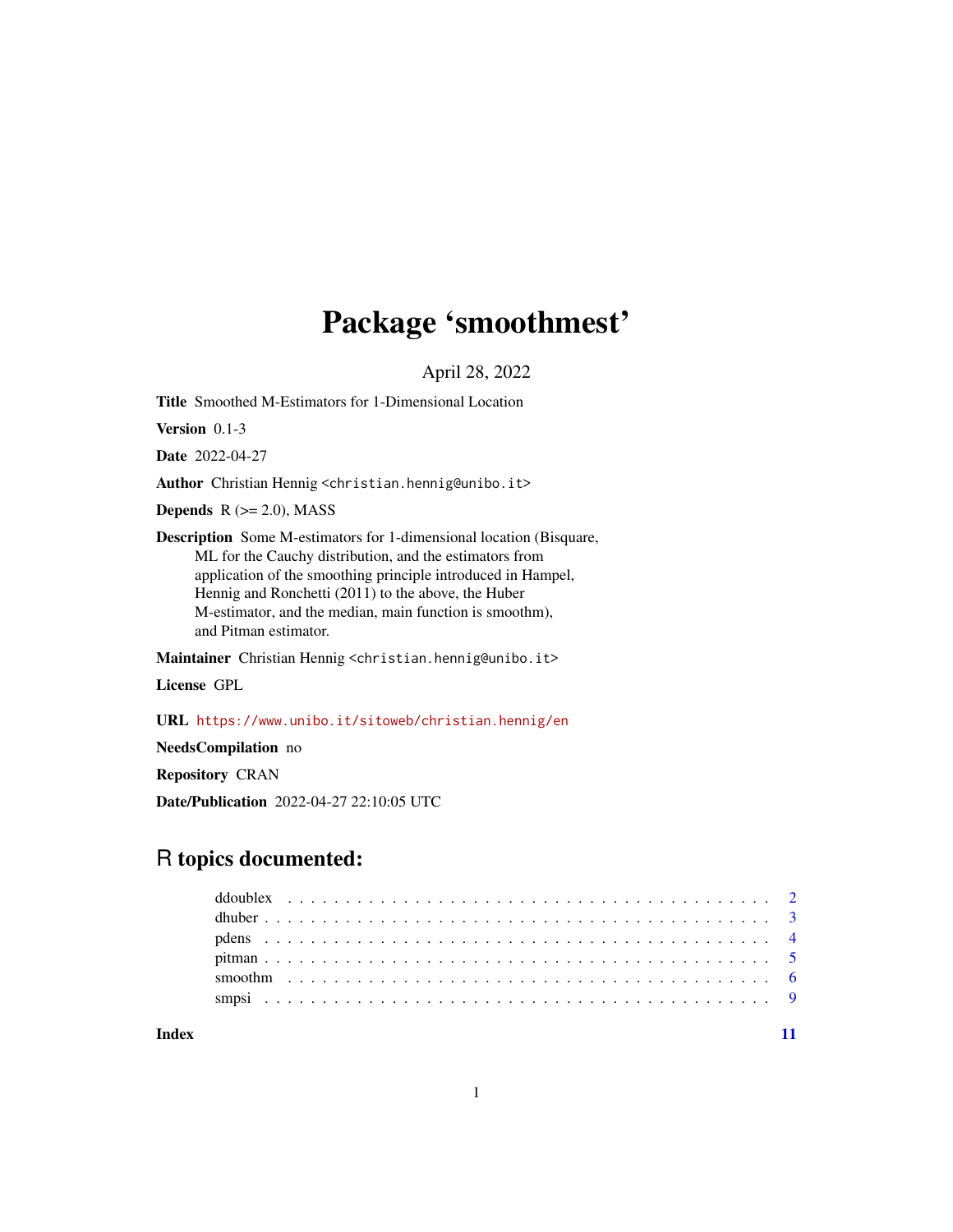<span id="page-1-0"></span>

## Description

Density for and random values from double exponential (Laplace) distribution with density  $exp(-abs(x-mu)/lambda)/(2*l$ for which the median is the ML estimator.

## Usage

```
ddoublex(x, mu=0, lambda=1)
rdoublex(n,mu=0,lambda=1)
```
#### Arguments

| $\mathsf{x}$ | numeric vector.                                   |
|--------------|---------------------------------------------------|
| mu           | numeric. Distribution median.                     |
| lambda       | numeric. Scale parameter.                         |
|              | integer. Number of random values to be generated. |

#### Details

ddoublex: density.

rdoublex: random number generation.

#### Value

ddoublex gives out a vector of density values.

rdoublex gives out a vector of random numbers generated by the double exponential distribution.

#### Author(s)

Christian Hennig <chrish@stats.ucl.ac.uk> <http://www.homepages.ucl.ac.uk/~ucakche/>

#### References

Huber, P. J. and Ronchetti, E. (2009) Robust Statistics (2nd ed.). Wiley, New York.

## Examples

```
set.seed(123456)
ddoublex(1:5,lambda=5)
rdoublex(5,mu=10,lambda=5)
```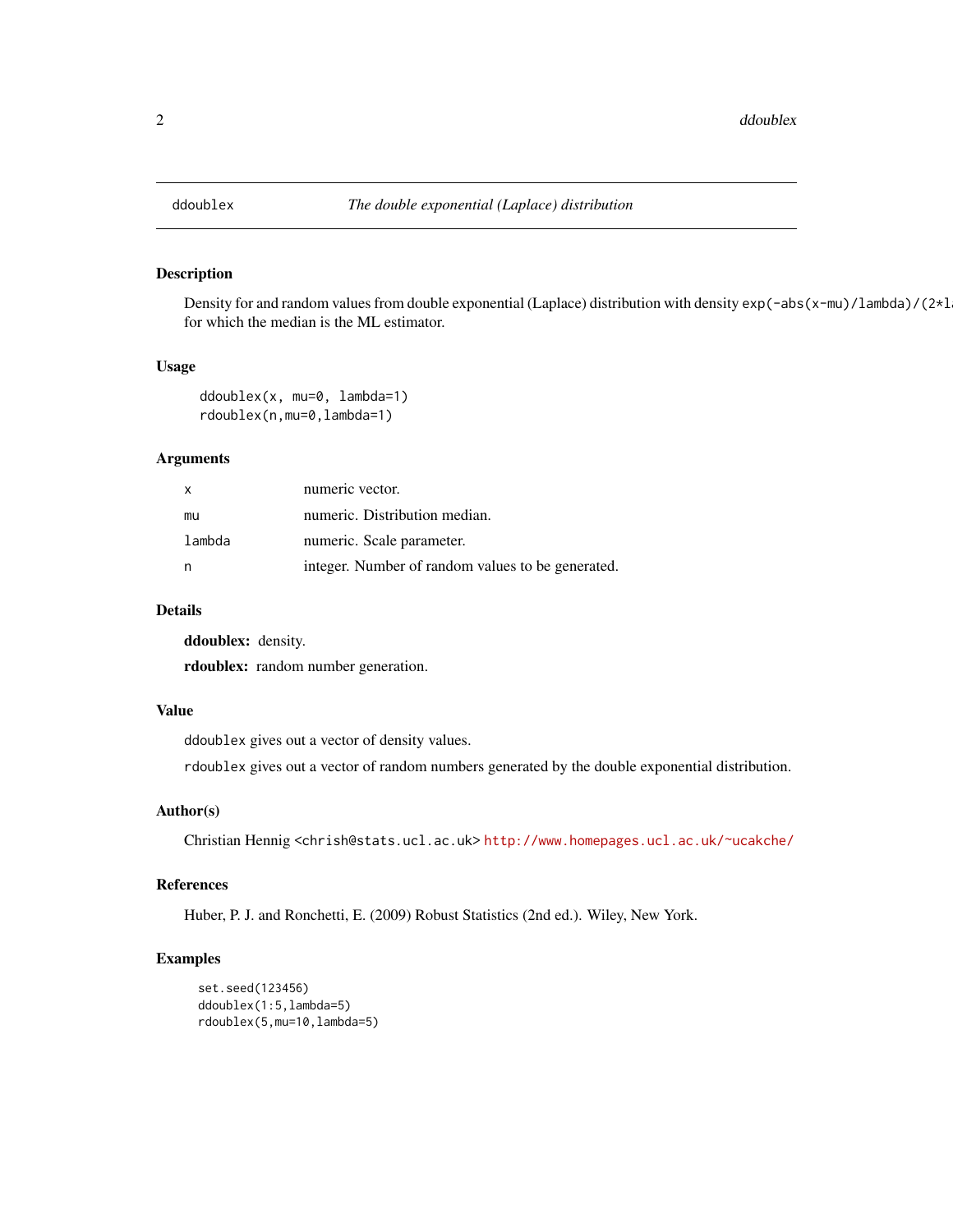<span id="page-2-0"></span>

#### Description

Density for and random values from Huber's least favourable distribution, see Huber and Ronchetti (2009).

#### Usage

```
dhuber(x, k=0.862, mu=0, sigma=1)
edhuber(x, k=0.862, mu=0, sigma=1)
rhuber(n,k=0.862, mu=0, sigma=1)
```
## Arguments

| $\mathsf{x}$ | numeric vector.                                                                                                                                                             |
|--------------|-----------------------------------------------------------------------------------------------------------------------------------------------------------------------------|
| k            | numeric. Borderline value of central Gaussian part of the distribution. The<br>default values refers to a 20% contamination neighborhood of the Gaussian dis-<br>tribution. |
| mu           | numeric. distribution mean.                                                                                                                                                 |
| sigma        | numeric. Distribution scale (sigma=1 defines the distribution in standard form,<br>with standard Gaussian centre).                                                          |
| n            | integer. Number of random values to be generated.                                                                                                                           |

## Details

dhuber: density.

edhuber: density, and computes the contamination proportion corresponding to k. rhuber: random number generation.

## Value

dhuber gives out a vector of density values.

edhuber gives out a list with components val (density values) and eps (contamination proportion). rhuber gives out a vector of random numbers generated by Huber's least favourable distribution.

## Author(s)

Christian Hennig <chrish@stats.ucl.ac.uk> <http://www.homepages.ucl.ac.uk/~ucakche/>

## References

Huber, P. J. and Ronchetti, E. (2009) Robust Statistics (2nd ed.). Wiley, New York.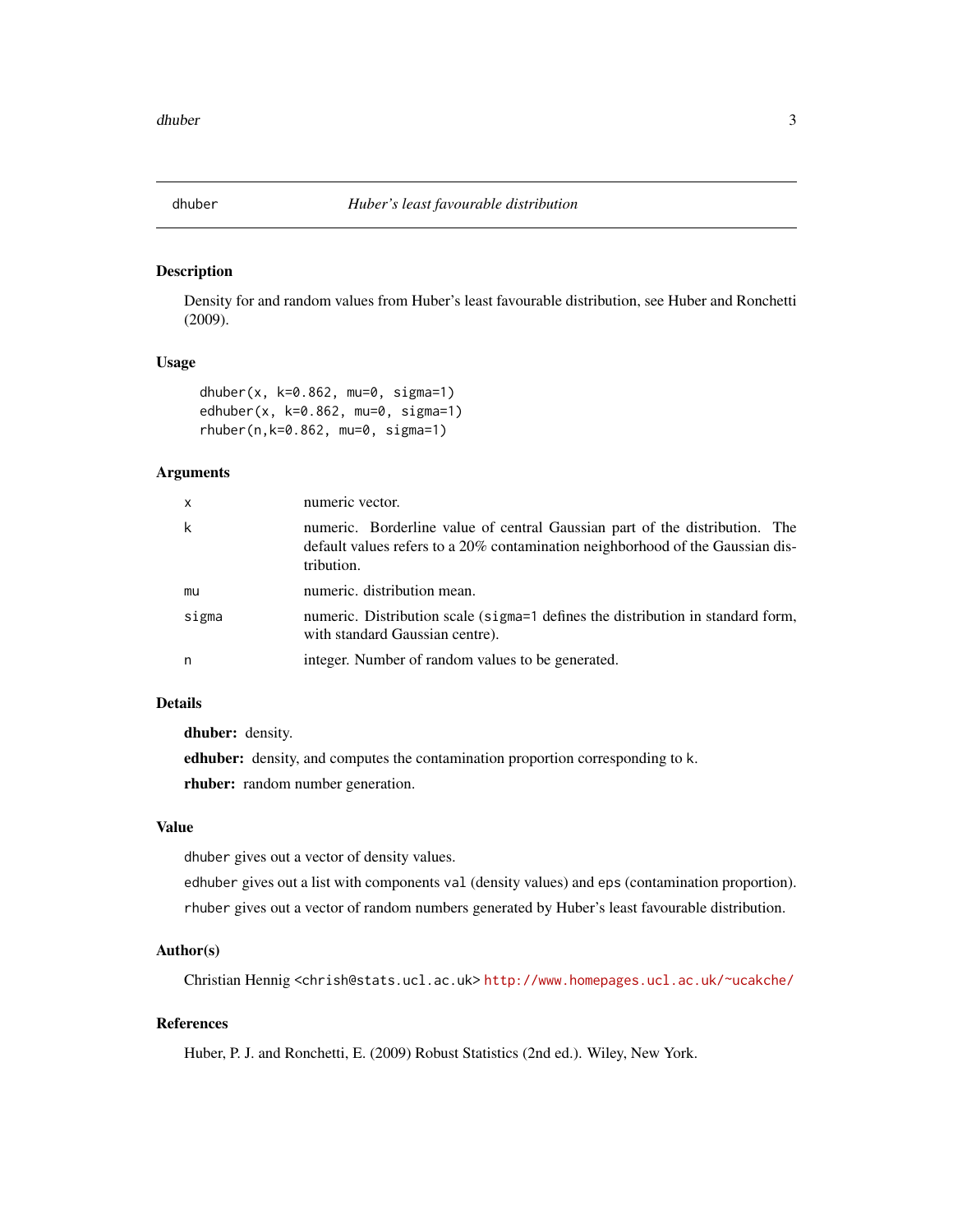4 pdens and the set of the set of the set of the set of the set of the set of the set of the set of the set of the set of the set of the set of the set of the set of the set of the set of the set of the set of the set of t

## Examples

```
set.seed(123456)
edhuber(1:5,k=1.5)
rhuber(5)
```
#### pdens *Auxiliary functions for pitman*

## Description

Auxiliary functions for [pitman](#page-4-1).

#### Usage

pdens(z, x, dfunction, ...) sdens(z, x, dfunction, ...) dens(x, dfunction, ...)

#### Arguments

| z         | numeric vector.                                                                             |
|-----------|---------------------------------------------------------------------------------------------|
| <b>X</b>  | numeric vector.                                                                             |
| dfunction | a density function defining the distribution for which the Pitman estimator is<br>computed. |
|           | further arguments to be passed on to the density function defunction.                       |

## Details

dens product of density values at x.

**pdens** vector of  $z * dens(x-z)$ .

sdens vector of dens(x-z).

## Value

Numeric value (dens) or vector.

## Author(s)

Christian Hennig <chrish@stats.ucl.ac.uk> <http://www.homepages.ucl.ac.uk/~ucakche/>

## References

Pitman, E.J. (1939) The estimation of the location and scale parameters of a continuous population of any given form. Biometrika 30, 391-421.

<span id="page-3-0"></span>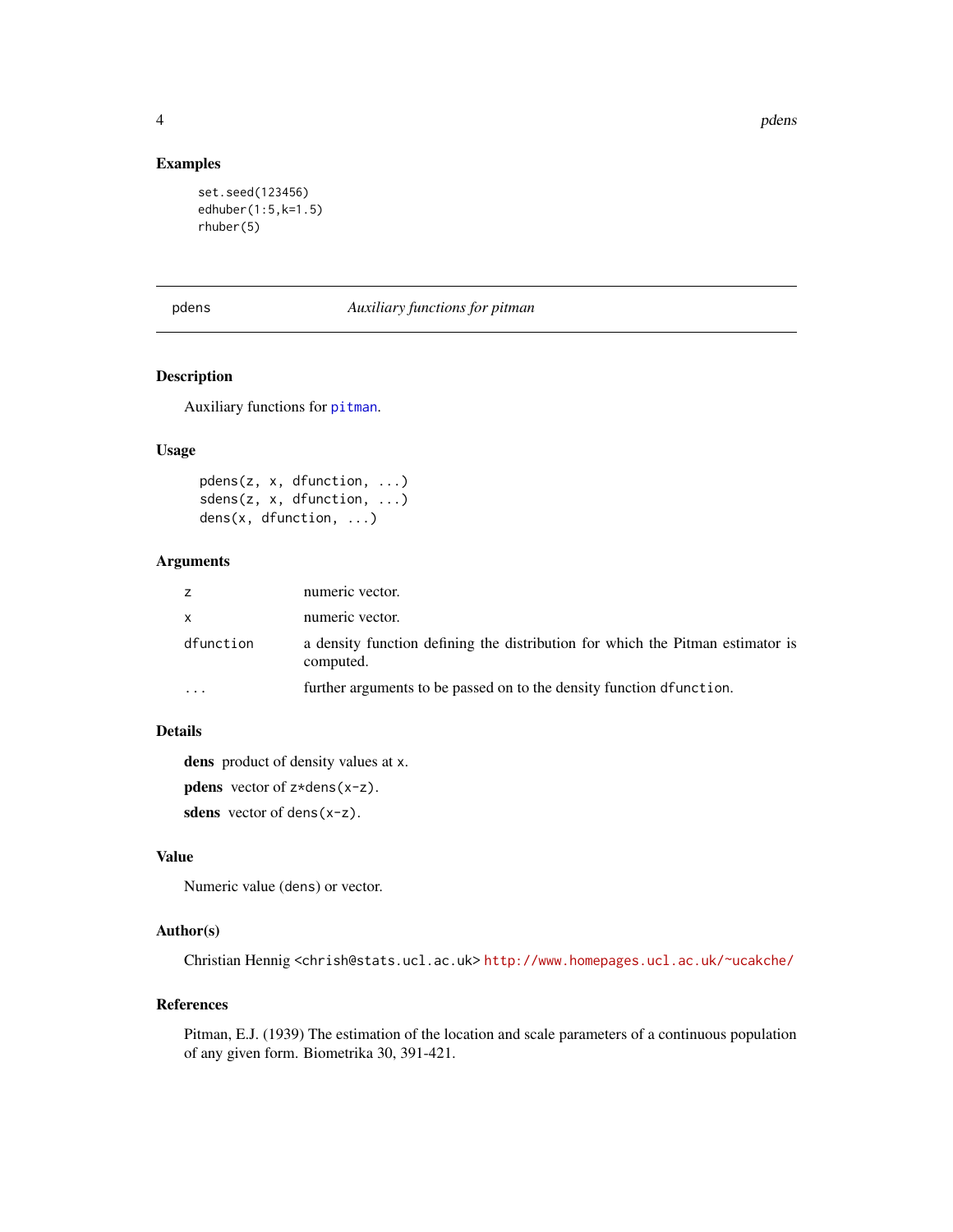#### <span id="page-4-0"></span>pitman 5 to 3 and 5 and 5 and 5 and 5 and 5 and 5 and 5 and 5 and 5 and 5 and 5 and 5 and 5 and 5 and 5 and 5 and 5 and 5 and 5 and 5 and 5 and 5 and 5 and 5 and 5 and 5 and 5 and 5 and 5 and 5 and 5 and 5 and 5 and 5 and

#### See Also

[pitman](#page-4-1)

## Examples

```
dens(1:5,dcauchy)
pdens(1:5,0,dcauchy)
sdens(1:5,0:2,dcauchy)
```
<span id="page-4-1"></span>pitman *Pitman location estimator*

## Description

Pitman estimator of one-dimensional location, optimal with scale assumed to be known. Calculated by brute force (using [integrate](#page-0-0)).

#### Usage

pitman(y, d=ddoublex, lower=-Inf, upper=Inf, s=mad(y), ...)

## Arguments

| $\mathbf{y}$ | numeric vector. Data set.                                                                                |
|--------------|----------------------------------------------------------------------------------------------------------|
| d            | a density function defining the distribution for which the Pitman estimator is<br>computed.              |
| lower        | numeric. Lower bound for the involved integrals (should be -Inf unless there<br>are numerical problems). |
| upper        | numeric. Lower bound for the involved integrals (should be Inf unless there are<br>numerical problems).  |
| <sub>S</sub> | numeric. Estimated or assumed scale/standard deviation.                                                  |
| $\ddots$     | further arguments to be passed on to the density function d.                                             |

## Value

The estimated value.

## Author(s)

Christian Hennig <chrish@stats.ucl.ac.uk> <http://www.homepages.ucl.ac.uk/~ucakche/>

#### References

Pitman, E.J. (1939) The estimation of the location and scale parameters of a continuous population of any given form. Biometrika 30, 391-421.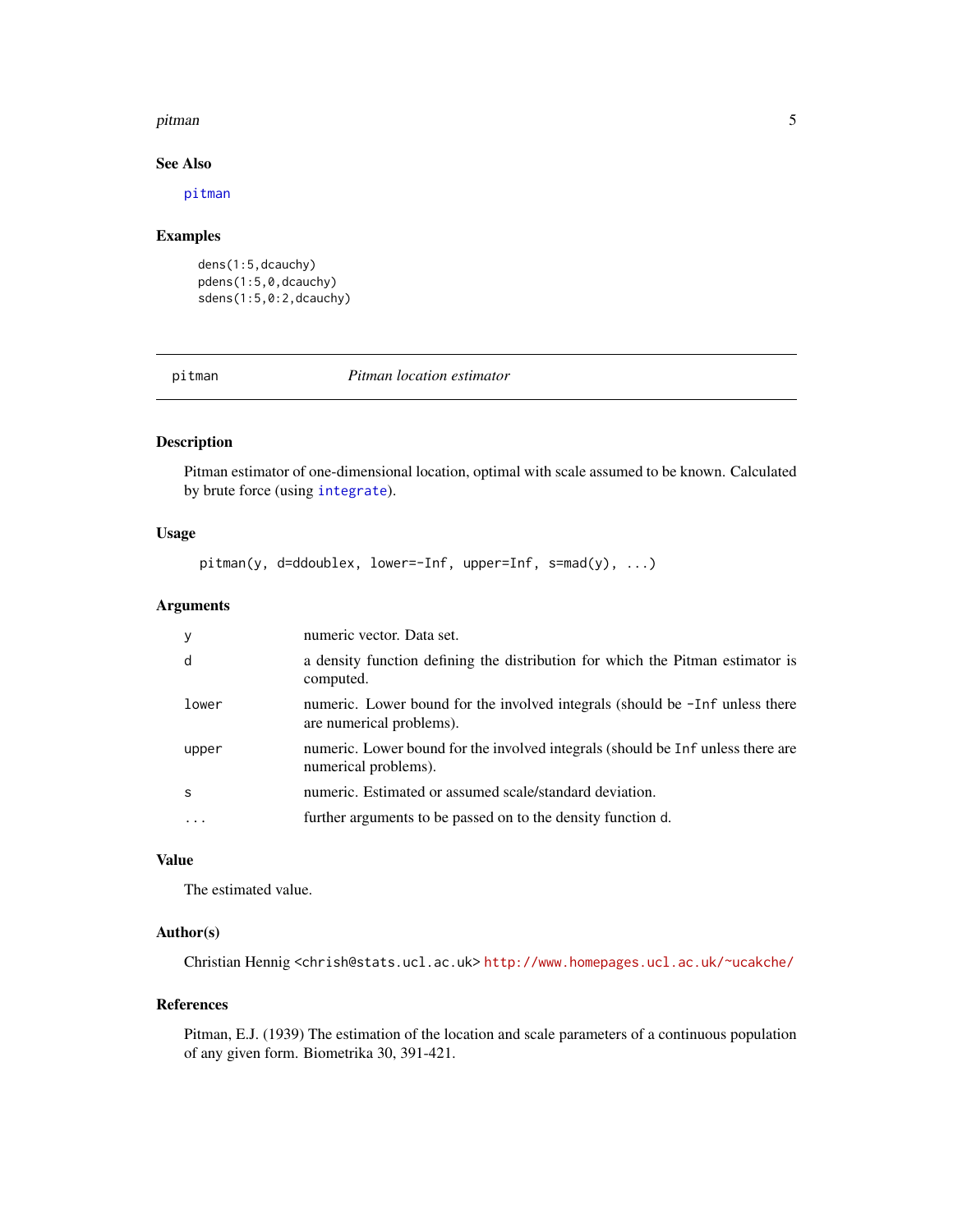#### 6 smoothm

#### See Also

[smoothm](#page-5-1)

## Examples

```
set.seed(10001)
y \leftarrow rdoublex(7)
pitman(y,ddoublex)
pitman(y,dcauchy)
pitman(y,dnorm)
```
<span id="page-5-1"></span>

smoothm *Smoothed and unsmoothed 1-d location M-estimators*

#### Description

smoothm is an interface for all the smoothed M-estimators introduced in Hampel, Hennig and Ronchetti (2011) for one-dimensional location, the Huber- and Bisquare-M-estimator and the MLestimator of the Cauchy distribution, calling all the other functions documented on this page.

#### Usage

```
smoothm(y, method="smhuber",
 k=0.862, sn=sqrt(2.046/length(y)),
 tol=1e-06, s=mad(y), init="median")
sehuber(y, k = 0.862, tol = 1e-06, s=mad(y), init="median")
smhuber(y, k = 0.862, sn=sqrt(2.046/length(y)), tol = 1e-06, s=mad(y),smmed=FALSE, init="median")
mbisquare(y, k=4.685, tol = 1e-06, s=mad(y), init="median")smbisquare(y, k=4.685, tol = 1e-06, sn=sqrt(1.0526/length(y)),s=mad(y), init="median")
mlcauchy(y, tol = 1e-06, s=mad(y))smcauchy(y, tol = 1e-06, sn=sqrt(2/length(y)), s=mad(y))
```
#### Arguments

| <b>V</b> | numeric vector. Data set.                                                                           |
|----------|-----------------------------------------------------------------------------------------------------|
| method   | one of "huber", "smhuber", "bisquare", "smbisquare", "cauchy", "smcauchy",<br>"smmed". See details. |

<span id="page-5-0"></span>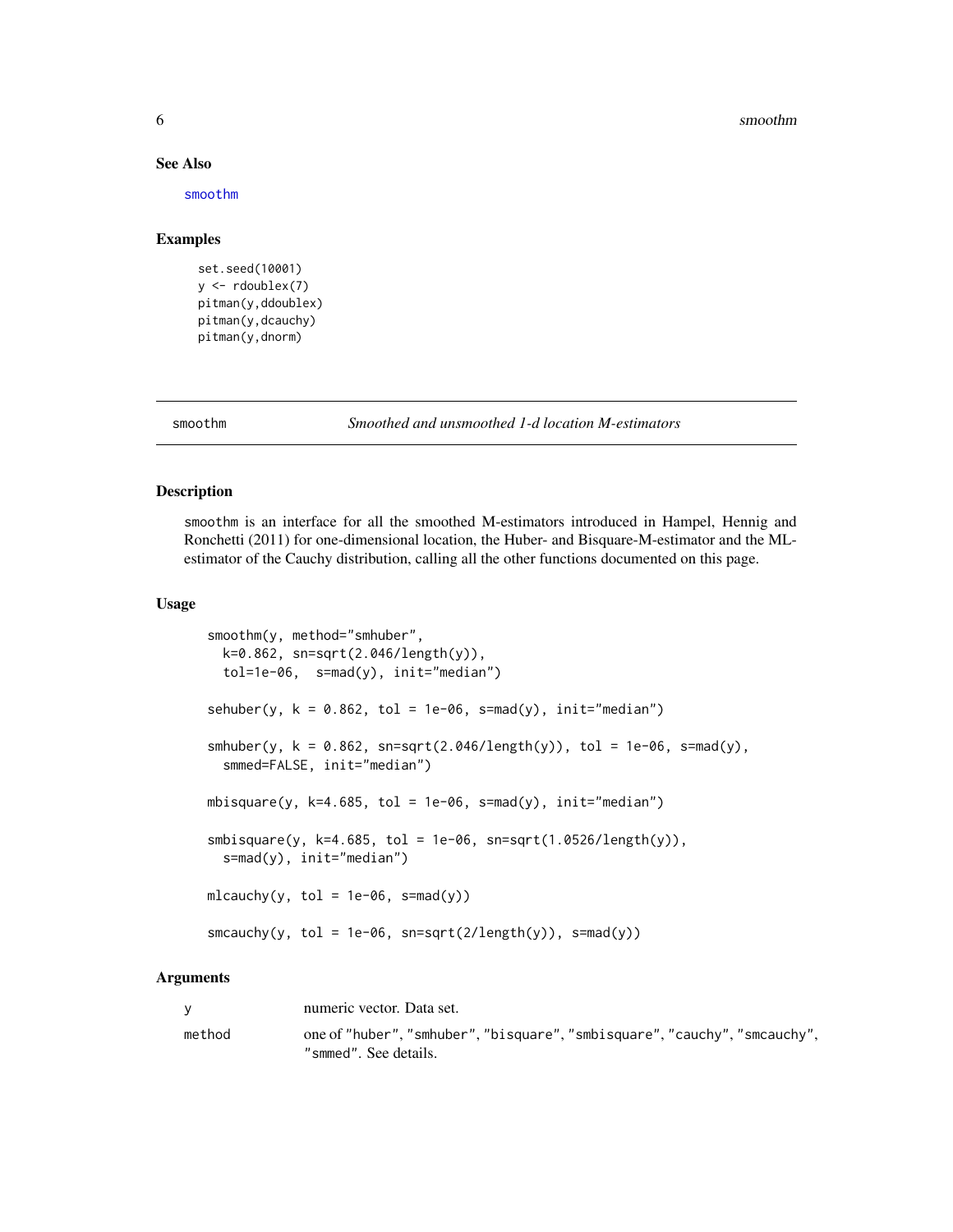<span id="page-6-0"></span>

| k     | numeric. Tuning constant. This is used for method one of "huber", "smhuber",<br>"bisquare", "smbisquare" in smoothm and the corresponding functions. Tun-<br>ing constants are defined for the Huber- and Bisquare M-estimator as in Maronna<br>et al. (2006). The default values refer to a Huber M-estimator which is optimal<br>under 20% contamination (0.862) and to a Bisquare M-estimator with 95% effi-<br>ciency under the Gaussian model (4.685).                                                                                                                                                                                                                                                                                                                                                                                                                                                                                                                                     |
|-------|-------------------------------------------------------------------------------------------------------------------------------------------------------------------------------------------------------------------------------------------------------------------------------------------------------------------------------------------------------------------------------------------------------------------------------------------------------------------------------------------------------------------------------------------------------------------------------------------------------------------------------------------------------------------------------------------------------------------------------------------------------------------------------------------------------------------------------------------------------------------------------------------------------------------------------------------------------------------------------------------------|
| sn    | numeric. This is used for method one of "smhuber", "smbisquare", "smcauchy",<br>"smmed". This is the smoothing standard error $\sigma_n$ in Hampel et al. (2011) de-<br>pending on the sample size and the asymptotic variance of the base estimator.<br>The default value of smoothm and smhuber is based on a Huber estimator with<br>$k=0.862$ under Huber's least favourable distribution for which it is ML. The<br>default value of smbisquare is based on the Bisquare estimator with k=4.685<br>under the Gaussian distribution. The default value of smcauchy is based on<br>the Cauchy ML estimator under the Cauchy distribution. A value that can be<br>used for the smoothed median is $sqrt(1.056/length(y))$ , which is based on<br>the median under the double exponential (Laplace) distribution with 1.4826<br>MAD=1. Note that the distributional "assumptions" for these choices are by<br>no means critical; they should work well under many other distributions as well. |
| tol   | numeric. Stopping criterion for algorithms (absolute difference between two<br>successive values).                                                                                                                                                                                                                                                                                                                                                                                                                                                                                                                                                                                                                                                                                                                                                                                                                                                                                              |
| S     | numeric. Estimated or assumed scale/standard deviation.                                                                                                                                                                                                                                                                                                                                                                                                                                                                                                                                                                                                                                                                                                                                                                                                                                                                                                                                         |
| init  | "median" or "mean". Initial estimator for iteration. Ignored if method=="cauchy"<br>or "smcauchy".                                                                                                                                                                                                                                                                                                                                                                                                                                                                                                                                                                                                                                                                                                                                                                                                                                                                                              |
| smmed | logical. If FALSE, the smoothed Huber estimator is computed, otherwise the<br>smoothed median by smhuber.                                                                                                                                                                                                                                                                                                                                                                                                                                                                                                                                                                                                                                                                                                                                                                                                                                                                                       |
|       |                                                                                                                                                                                                                                                                                                                                                                                                                                                                                                                                                                                                                                                                                                                                                                                                                                                                                                                                                                                                 |

#### Details

The following estimators can be computed (some computational details are given in Hampel et al. 2011):

- Huber estimator. method="huber" and function sehuber compute the standard Huber estimator (Huber and Ronchetti 2009). The only differences from [huber](#page-0-0) are that s and init can be specified and that the default k is different.
- Smoothed Huber estimator. method="smhuber" and function smhuber compute the smoothed Huber estimator (Hampel et al. 2011).
- Bisquare estimator. method="bisquare" and function bisquare compute the bisquare M-estimator (Maronna et al. 2006). This uses [psi.bisquare](#page-0-0).
- Smoothed bisquare estimator. method="smbisquare" and function smbisquare compute the smoothed bisquare M-estimator (Hampel et al. 2011). This uses [psi.bisquare](#page-0-0)
- ML estimator for Cauchy distribution. method="cauchy" and function mlcauchy compute the ML-estimator for the Cauchy distribution.
- Smoothed ML estimator for Cauchy distribution. method="smcauchy" and function smcauchy compute the smoothed ML-estimator for the Cauchy distribution (Hampel et al. 2011).
- Smoothed median. method="smmed" and function smhuber with median=TRUE compute the smoothed median (Hampel et al. 2011).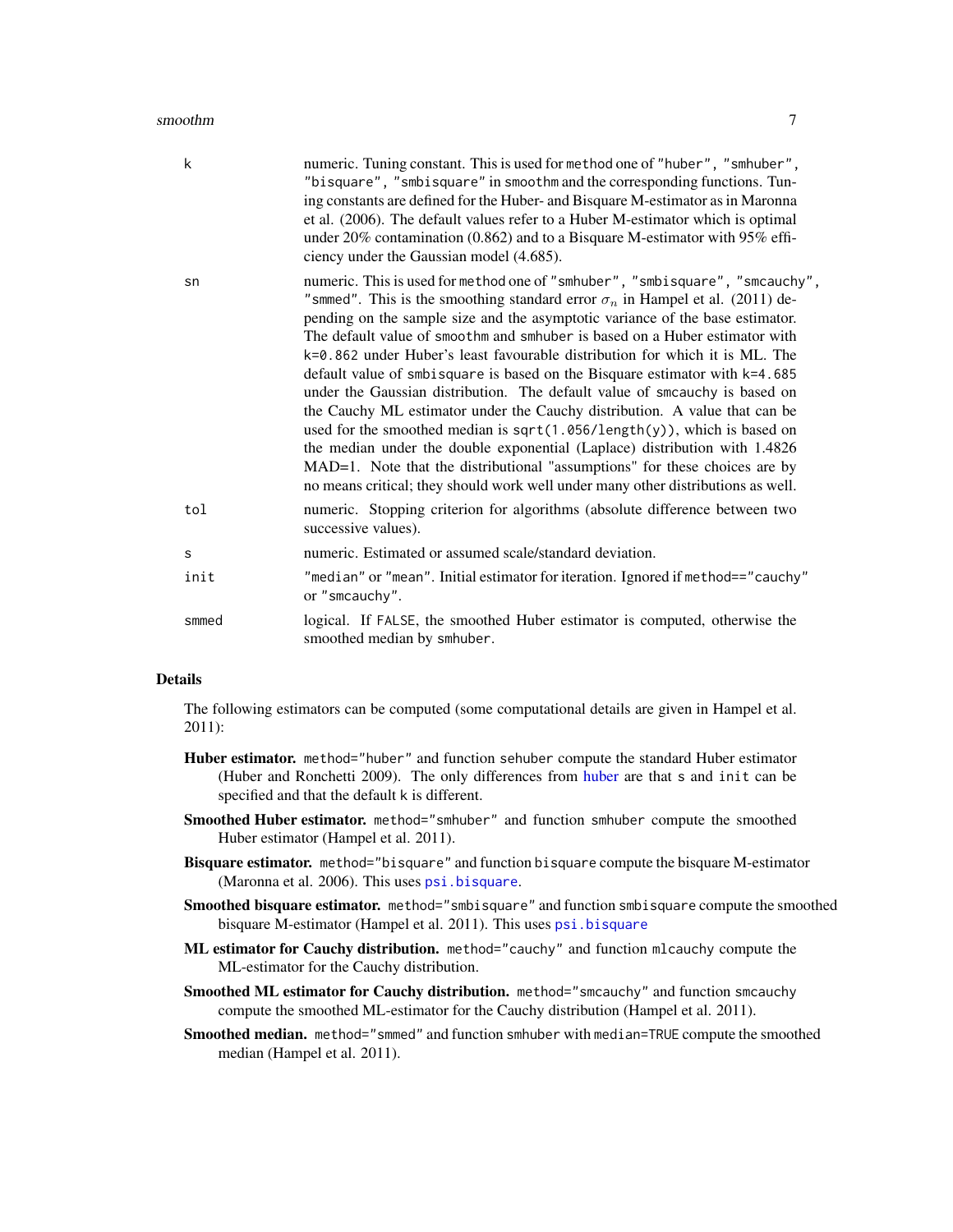#### <span id="page-7-0"></span>8 smoothm

#### Value

A list with components

| mu     | the location estimator. |
|--------|-------------------------|
| method | see above.              |
| k      | see above.              |
| sn     | see above.              |
| tol    | see above.              |
| s      | see above.              |

## Author(s)

Christian Hennig <chrish@stats.ucl.ac.uk> <http://www.homepages.ucl.ac.uk/~ucakche/>

#### References

Hampel, F., Hennig, C. and Ronchetti, E. (2011) A smoothing principle for the Huber and other location M-estimators. Computational Statistics and Data Analysis 55, 324-337.

Huber, P. J. and Ronchetti, E. (2009) Robust Statistics (2nd ed.). Wiley, New York.

Maronna, A.R., Martin, D.R., Yohai, V.J. (2006). Robust Statistics: Theory and Methods. Wiley, New York

## See Also

[pitman](#page-4-1), [huber](#page-0-0), [rlm](#page-0-0)

## Examples

```
library(MASS)
set.seed(10001)
y \leftarrow rdoublex(7)
median(y)
huber(y)$mu
smoothm(y)$mu
smoothm(y,method="huber")$mu
smoothm(y,method="bisquare",k=4.685)$mu
smoothm(y,method="smbisquare",k=4.685,sn=sqrt(1.0526/7))$mu
smoothm(y,method="cauchy")$mu
smoothm(y,method="smcauchy",sn=sqrt(2/7))$mu
smoothm(y,method="smmed",sn=sqrt(1.0526/7))$mu
smoothm(y,method="smmed",sn=sqrt(1.0526/7),init="mean")$mu
```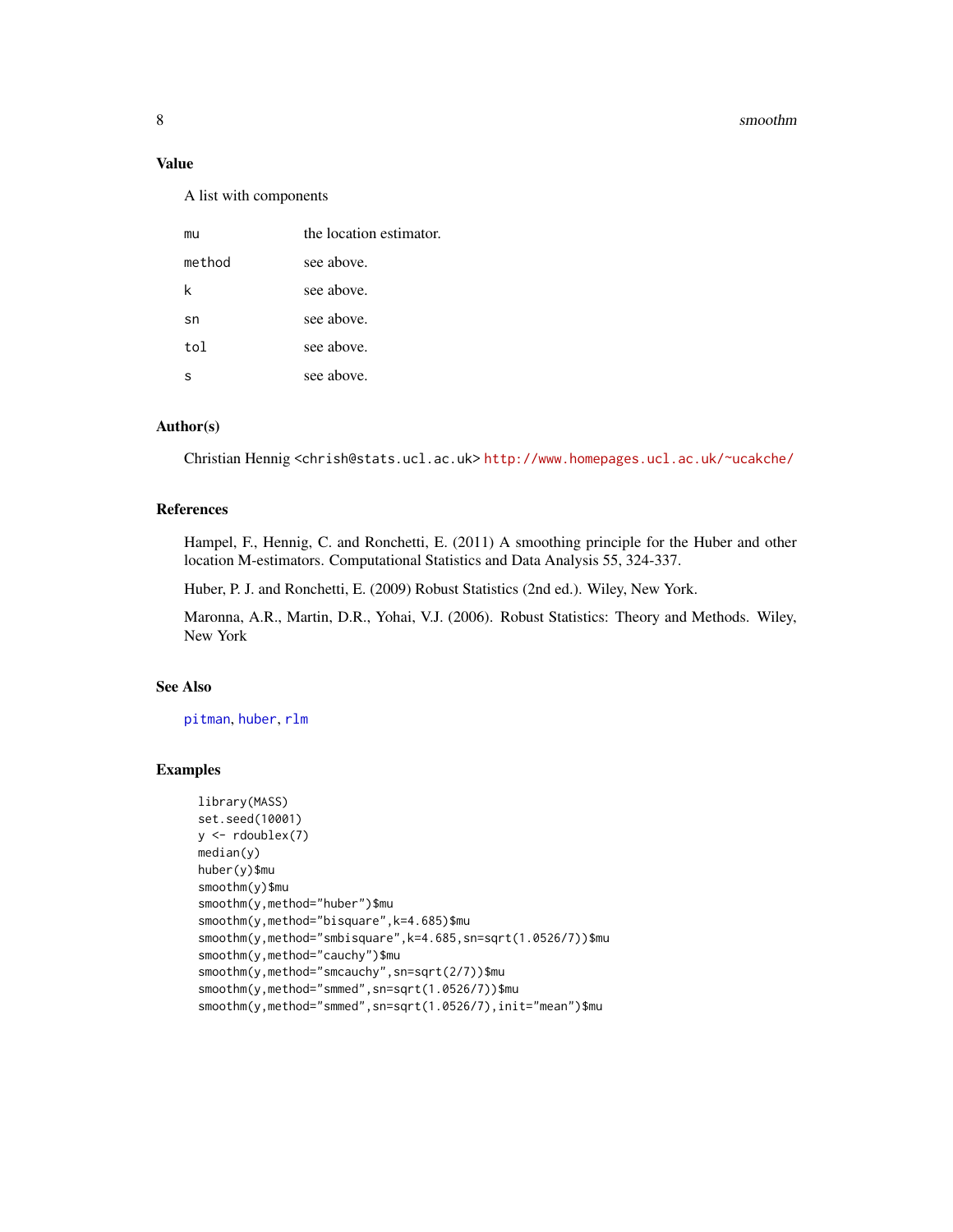<span id="page-8-0"></span>

#### Description

Psi-functions, derivatives and further auxiliary functions used for computing the estimators in [smoothm](#page-5-1).

#### Usage

```
psicauchy(x)
psidcauchy(x)
likcauchy(x,mu)
flikcauchy(y,x,mu,sn)
smtfcauchy(x,mu,sn)
smcipsi(y, x, sn=sqrt(2/length(x)))
smcipsid(y, x, sn=sqrt(2/length(x)))
smpsi(x, sn=sqrt(2/length(x)))smcpsid(x, sn=sqrt(2/length(x)))
smbsi(y, x, k=4.685, sn=sqrt(2/length(x)))smbpsid(y, x, k=4.685, sn=sqrt(2/length(x)))
smbpsi(x, k=4.685, sn=sqrt(2/length(x)))smbpsidi(x, k=4.685, sn=sqrt(2/length(x)))
smpsi(x,k=0.862,sn=sqrt(2/length(x)))smpmed(x,sn=sqrt(1/5))
```
#### **Arguments**

| $\boldsymbol{\mathsf{x}}$ | numeric vector.                           |
|---------------------------|-------------------------------------------|
| mu                        | numeric.                                  |
| <b>V</b>                  | numeric vector.                           |
| sn                        | numeric. Smoothing constant. See smoothm. |
|                           | numeric. Tuning constant. See smoothm.    |

## Details

psicauchy psi-function for Cauchy ML-estimator at x.

psidcauchy derivative of psicauchy at x.

likcauchy Cauchy likelihood of data x for mode parameter mu.

flikcauchy vector of Gaussian density at y with mean 0 and st. dev. sn times Cauchy log-likelihood of x with mode parameter mu+y.

smtfcauchy integral of flikcauchy with y running from -Inf to Inf.

smcipsi psicauchy(x-y)\*dnorm(y,sd=sn).

smcipsid derivative of smcipsi w.r.t. x.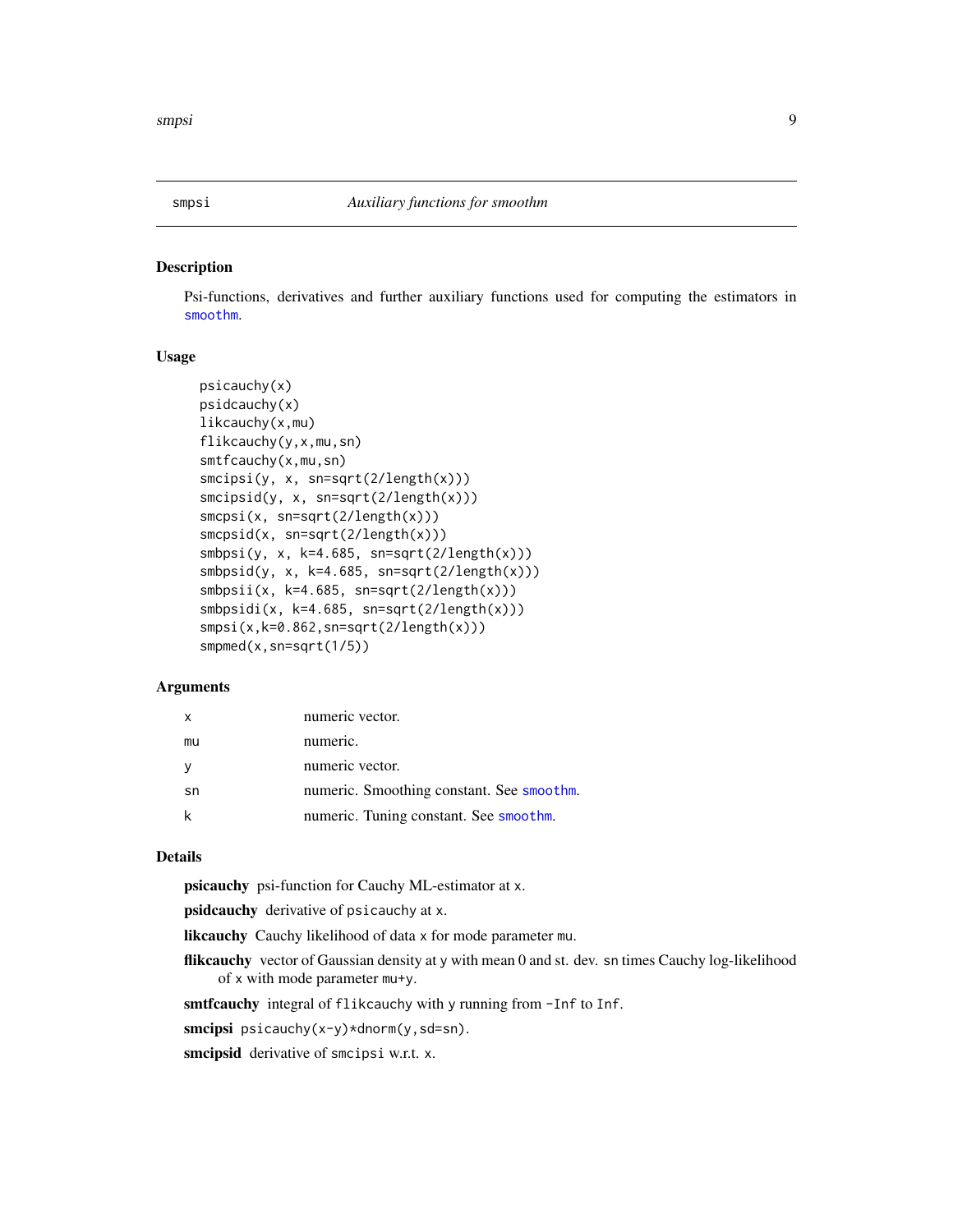<span id="page-9-0"></span>smcpsi psi-function for smoothed Cauchy ML-estimator. Integral of smpcipsi with y running from -Inf to Inf.

smcpsid integral of smpcipsid with y running from -Inf to Inf.

smbpsi (x-y)\*psi.bisquare(x-y,c=k)\*dnorm(y,sd=sn).

smbpsid psi.bisquare(x-y,c=k,deriv=1)\*dnorm(y,sd=sn).

smbpsii psi-function for smoothed bisquare M-estimator. Integral of smbpsi with y running from -Inf to Inf.

smbpsidi integral of smbpsid with y running from -Inf to Inf.

smpsi psi-function for smoothed Huber-estimator at x.

smpmed psi-function for smoothed median at x.

## Value

A numeric vector.

## Author(s)

Christian Hennig <chrish@stats.ucl.ac.uk> <http://www.homepages.ucl.ac.uk/~ucakche/>

## References

Hampel, F., Hennig, C. and Ronchetti, E. (2011) A smoothing principle for the Huber and other location M-estimators. Computational Statistics and Data Analysis 55, 324-337.

Huber, P. J. and Ronchetti, E. (2009) Robust Statistics (2nd ed.). Wiley, New York.

Maronna, A.R., Martin, D.R., Yohai, V.J. (2006). Robust Statistics: Theory and Methods. Wiley, New York

## See Also

[smoothm](#page-5-1), [psi.huber](#page-0-0), [psi.bisquare](#page-0-0)

#### Examples

```
psicauchy(1:5)
psidcauchy(1:5)
likcauchy(1:5,0)
flikcauchy(3,1:5,0,1)
smtfcauchy(1:5,0,1)
smcipsi(1,1:3)
smcipsid(1,1:3)
smcpsi(1:5)
smcpsid(1:5)
smbpsi(1,1:5)
smbpsid(0:4,1:5)
smbpsii(1:5)
smbpsidi(1:5)
smpsi(1:5)
smpmed(1:5)
```